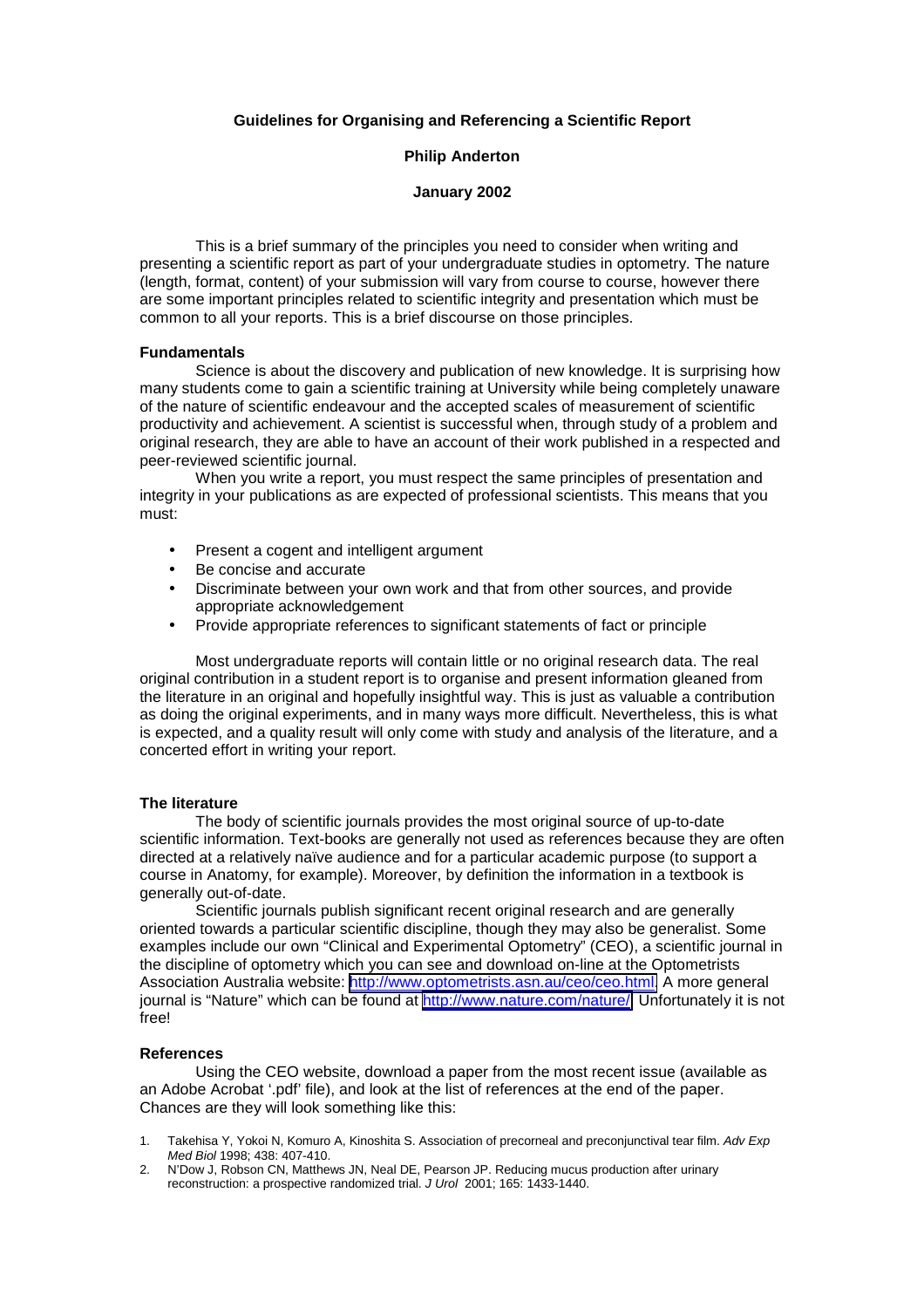These entries refer to individual articles in other journals which the author has chosen to use to refer to specific facts of statements in the text. If you look at different journals you will find a number of different styles. There is no "right" of "wrong" way to list references.

Go back to the issue of CEO on the web. Select an ORIGINAL PAPER with more than 5 references. Find the article in the bibliography with the number "5" before it. Then look back through the main text of the paper till you find some text with a small superscript "5" next to it. This is where you will find the statement which the author says is supported by this article. This is called a citation.

**In your presentations you must use the same technique. Important and significant statements must be accompanied by specific references in your bibliography, and you must include a specific cross-reference to the listed article in the text. It is NOT sufficient just to provide a list of references without providing the citations in the text**

#### **Peer-review and Citations**

The tough thing about scientific publications is that they are peer-reviewed. This means that articles submitted by one scientist are sent out by the Editor of the Journal to another scientist of equal or greater stature in the field for comment and review. The reputations of both scientists are at stake here. The original author wants to have her paper published because this is good for her career and she is proud of its originality and brilliant content. The reviewing author needs to show the journal editor that they have a solid grasp of the paper and can offer and intelligent and serious critique of the article. Often the article will be rejected on the basis of some perceived inadequacy, or at least will need to be re-written and re-presented for publication.

The same rigour does not apply to web pages. Anyone with a web-server can write and publish a web page without having it's content peer-reviewed. **So if you want to use a web page as a reference you must present evidence that it has been peer-reviewed**. Often this simply means checking that the author has made substantial contributions to the scientific literature in the same area – however in this case you might be better referring to those instead of the web page.

### **Headings and general organization**

Do not submit a report which is an amorphous mass of verbosity. Before beginning to write, draw up a skeleton plan of the document. Use headings to differentiate between different parts of the report.

Most articles will have an Introduction and a Discussion or Conclusion section. Use the Introduction to set the stage for your presentation. For example if you are writing a critique of a specific paper, you might lead the author into the area addressed by the paper. Why is this area important? How does it relate to other areas and to the practice of clinical optometry?

The content of the middle section of your article will reflect its intent. Only papers reporting original results will have a "Methods" and "Results" section. Otherwise, devise heading to reflect the main thrusts of argument you develop in the paper. If it is a review, try to create broad headings to reflect the broad structure of the divisions of information in your review. In the Introduction, tell the reader how you are going to structure the paper, and why.

In the Conclusion, summarise the main points which you feel are important insights gained from your report. In the case of a review, you select some areas which might be particularly important for clinical insights, for example. Alternatively, show the reader how the information you have summarised has implications in other areas of science. High marks come from being creative with your analysis of the information you have found.

### **Common mistakes in student reports, and their remedies 1.Failure to cite references in the bibliography.**

It is not sufficient just to give a long list a references at the end of your report, without showing, through cross-referenced citations, how you used those references. An easy way to do this is to use the "Cross-reference" facility in Word-processors to insert citation numbers in the text. For MS Word see the help files on "Create a cross-reference". This enables you to